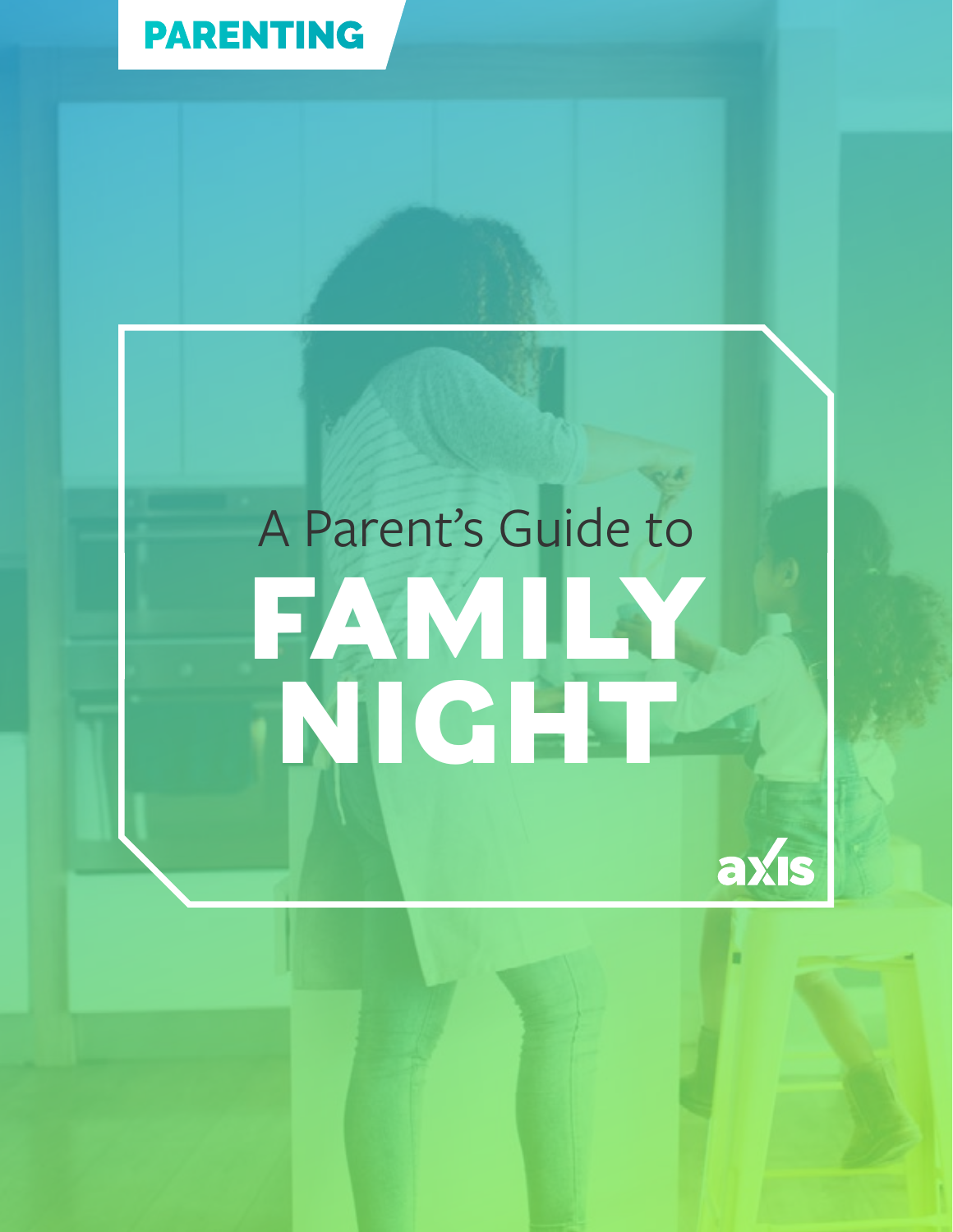## <span id="page-1-0"></span>FAMILY NIGHT A Parent's Guide to

## **Contents (click to jump to section)**

| You don't have to be a superhero to fight for family night! 1 |
|---------------------------------------------------------------|
|                                                               |
|                                                               |
| How often should we have family night?  3                     |
| What can we do during family night?  3                        |
|                                                               |
|                                                               |
|                                                               |
|                                                               |
|                                                               |
|                                                               |
|                                                               |
|                                                               |
|                                                               |

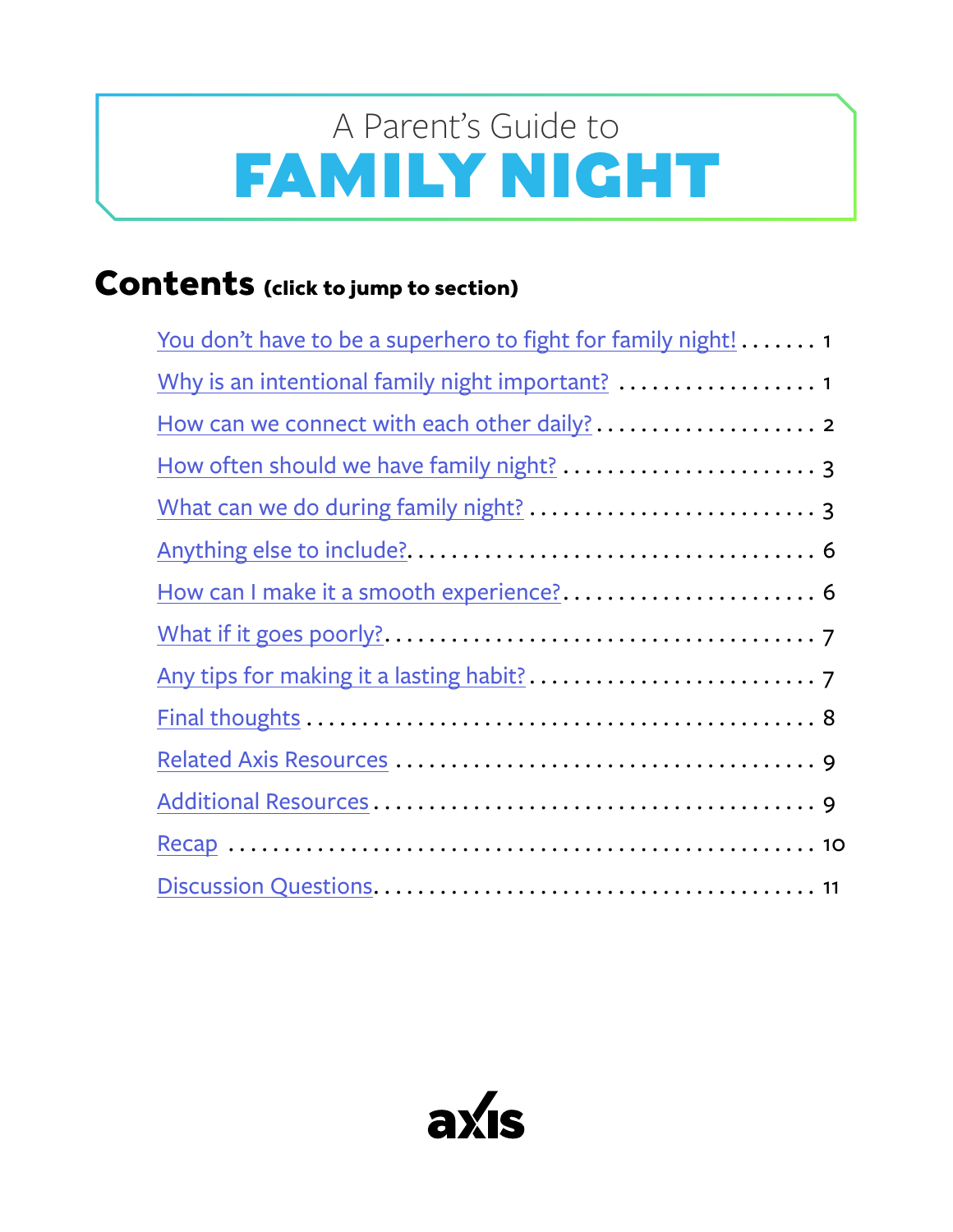## <span id="page-2-0"></span>**You don't have to be a superhero to fight for family night!**

We think it's fascinating and perhaps telling that Pixar's [current highest grossing film](https://www.boxofficemojo.com/franchises/chart/?id=pixar.htm) is *[Incredibles 2](https://www.boxofficemojo.com/franchises/chart/?id=pixar.htm)*. Pixar has created many excellent stories, but with *The Incredibles* franchise, the studio has done something brilliant: It has captured family life, with all its challenges and hilarity, in a relatable, clever, and appealing way.

Whether you're on family vacation or having dinner together, time with family can be uproariously fun or full of stress, crankiness, and conflict. No matter how hard it gets to find time to spend together (or to get along while you're together), family night is something to fight for! Trust us—you won't regret it.

## **Why is an intentional family night important?**

If you were to ask the average parent, most would probably say it's tough to set aside family time. In our insanely busy culture, being together as a family takes work. In *[Men,](https://www.amazon.com/Men-Women-Worthiness-Experience-Enough/dp/B00D4APD3M/ref=sr_1_1) [Women, and Worthiness: The Experience of Shame and the Power of Being Enough](https://www.amazon.com/Men-Women-Worthiness-Experience-Enough/dp/B00D4APD3M/ref=sr_1_1)*, research professor Brené Brown says that human beings are hardwired for belonging and connection. We know from God's word that family is the most foundational institution He created, before government or even the church. It's also arguably the main way we learn about God's character and how He relates to us ([Eph. 5:1](https://www.biblegateway.com/passage/?search=Ephesians+5&version=ESV)).

It's easy to let school, work, or other activities distract us from what really matters. Someone in our family could be experiencing something really awesome or extremely difficult, but if we're caught up in our own lives, we won't know what's going on with the people we love. If one parent works more than the other, whatever family time you have might be one of the few times your kids get to see that parent.

What's more, families shape our identities. If you can establish your own family traditions and routines, you'll not only strengthen your family bonds now, but you'll also build memories that you can look back on later. So being intentional in not only setting aside the family time, but also in how you spend it matters. Simply eating dinner in front of the TV each night then wandering off to bed at some point isn't actually spending time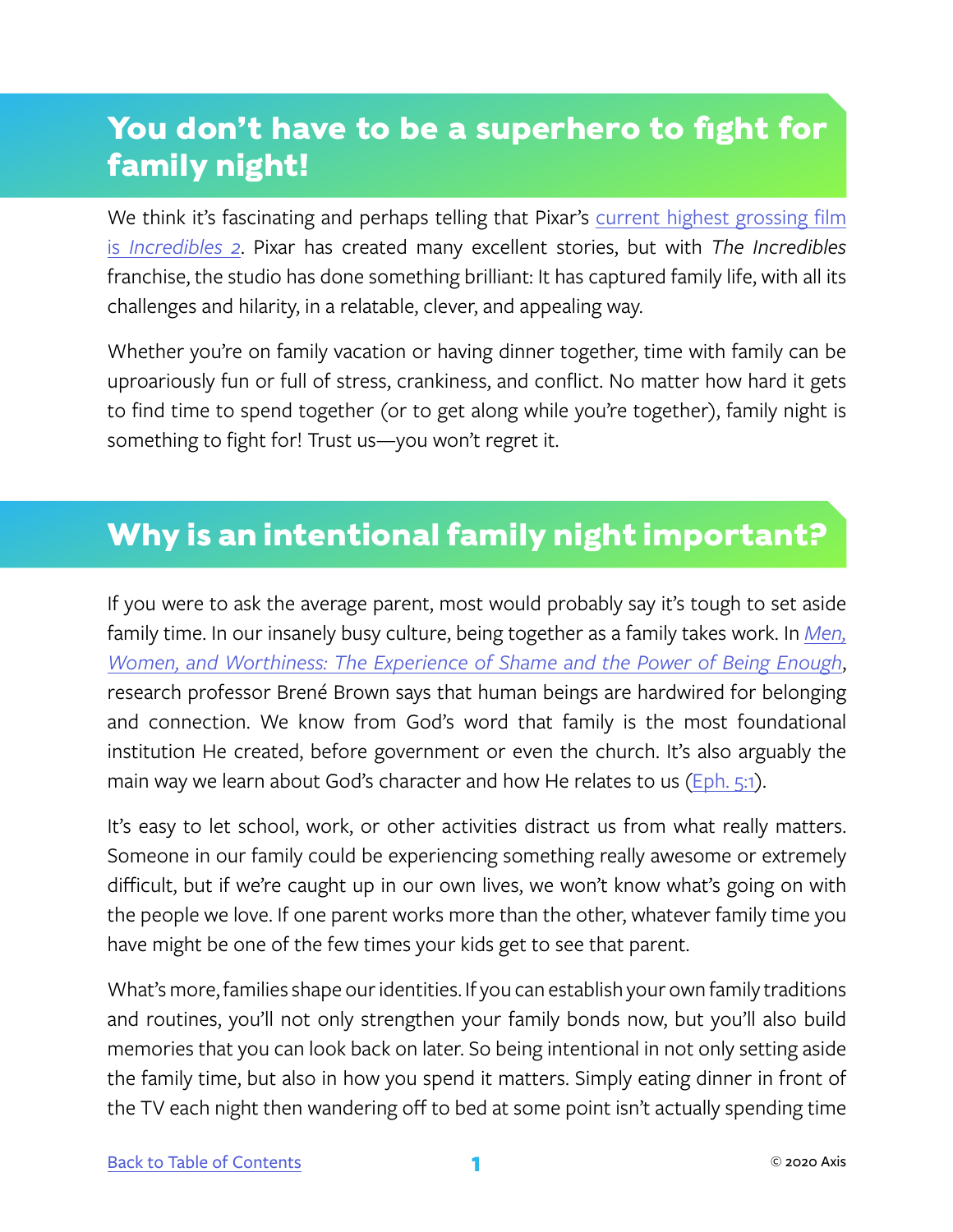<span id="page-3-0"></span>together (it's spending time with the TV...while being in the same room). But eating dinner while watching something you've agreed to watch together and then talking about it afterward is very different.

### **How can we connect with each other daily?**

We think it's important for families to connect on a daily basis if they possibly can. Again, the busyness of life can make doing so incredibly difficult, and we encourage you to give yourself grace. But also be willing to ask yourself some challenging questions. When you look back on your life, do you want to see that you got a lot of things done at the expense of spending time together? Or do you want to see that you prioritized the people you love?

Sharing a meal is one of the easiest ways you can spend time together as a family. Many families touch base during the day by eating dinner together. Lunch is probably too hard schedule-wise, but you could do breakfast if that works better for you. Even if you can only eat together a few times a week, guard the time that you do have. This will require some sacrifices, but those sacrifices are worth it. One friend of ours says her family did a lot of family dinners when she was growing up, and when she went away to college, those family dinners were what she missed most about being away from home. She never expected that.

Figure out your overall daily routine as a family, and see what you could do together that naturally fits within your schedules. One family we know takes 10 minutes every morning for a short Scripture reading and prayer time. They know that trying to meet for any longer is impractical, but they want to at least do something. Be realistic about what you'll actually accomplish even as you make space for that time together.

Again, you have to do what works best for your family and give yourself grace. One woman's dad had to work a lot while she was growing up, so her family would make a picnic meal and visit him at work so they could all have dinner together from time to time. The situation wasn't ideal, but since there was nothing they could do to change it, they worked with it. Plus, she says, it was fun for them to be with him in his space. If you're stuck in a difficult situation, don't feel like you're failing as a parent if it's hard to create regular family time. Do the best you can with the resources you have.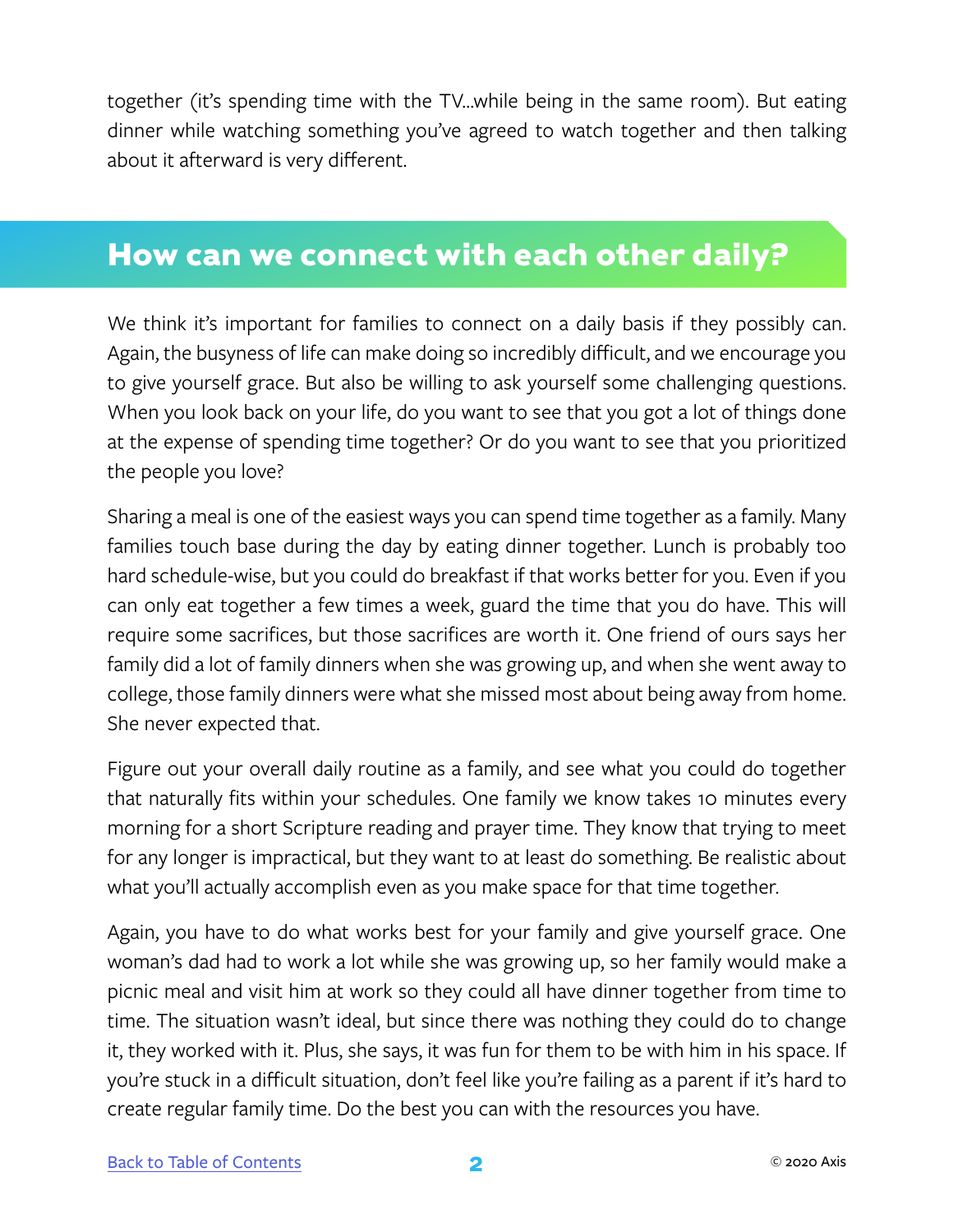## <span id="page-4-0"></span>**How often should we have family night?**

If you can manage it, it's good to have family night on a weekly basis. Every family is different, of course, so you'll have to do what works and what is reasonable for yours. Whatever you decide, the goal is to spend regular time together without putting an excessive burden on the family to make that happen. It's also important to find the balance between protecting that time together (like making sure everyone knows they can't schedule other activities on that night each week) and making sure not to be too legalistic about it (if something huge comes up for someone, maybe it'd be worth rescheduling to a different night or skipping that week if rescheduling isn't possible).

## **What can we do during family night?**

#### Do something around food

You could make a meal together with multiple courses and have each person be responsible for choosing and making one of the courses. Or you might have a night where you're the cook and waiter, and your kids get to pretend that they're out at a restaurant, ordering from your menu. Kids love using their imaginations, so this is a fun way to engage younger kids.

#### Watch a movie or a TV show

We know a family who would build a fort in the living room, order pizza, and watch (and then discuss) a movie every Friday night. Another family has movie night on Sundays with popcorn and smoothies for a fun, easy meal. That time is something simple and restful that they can look forward to every week.

#### Be active, inside or outside

When you can't go outside, there are still plenty of ways to get creative! One family would play a silly game indoors with their dad when the kids were younger. He would have a soft toy (like a teddy bear) and try to throw it at the kids while they sprinted from one end of the living room to the other, trying not to get hit. They loved it. You could also do family hide-and-seek or have a family Nerf gun fight.

When you can go outside, take advantage and get away from the house sometimes.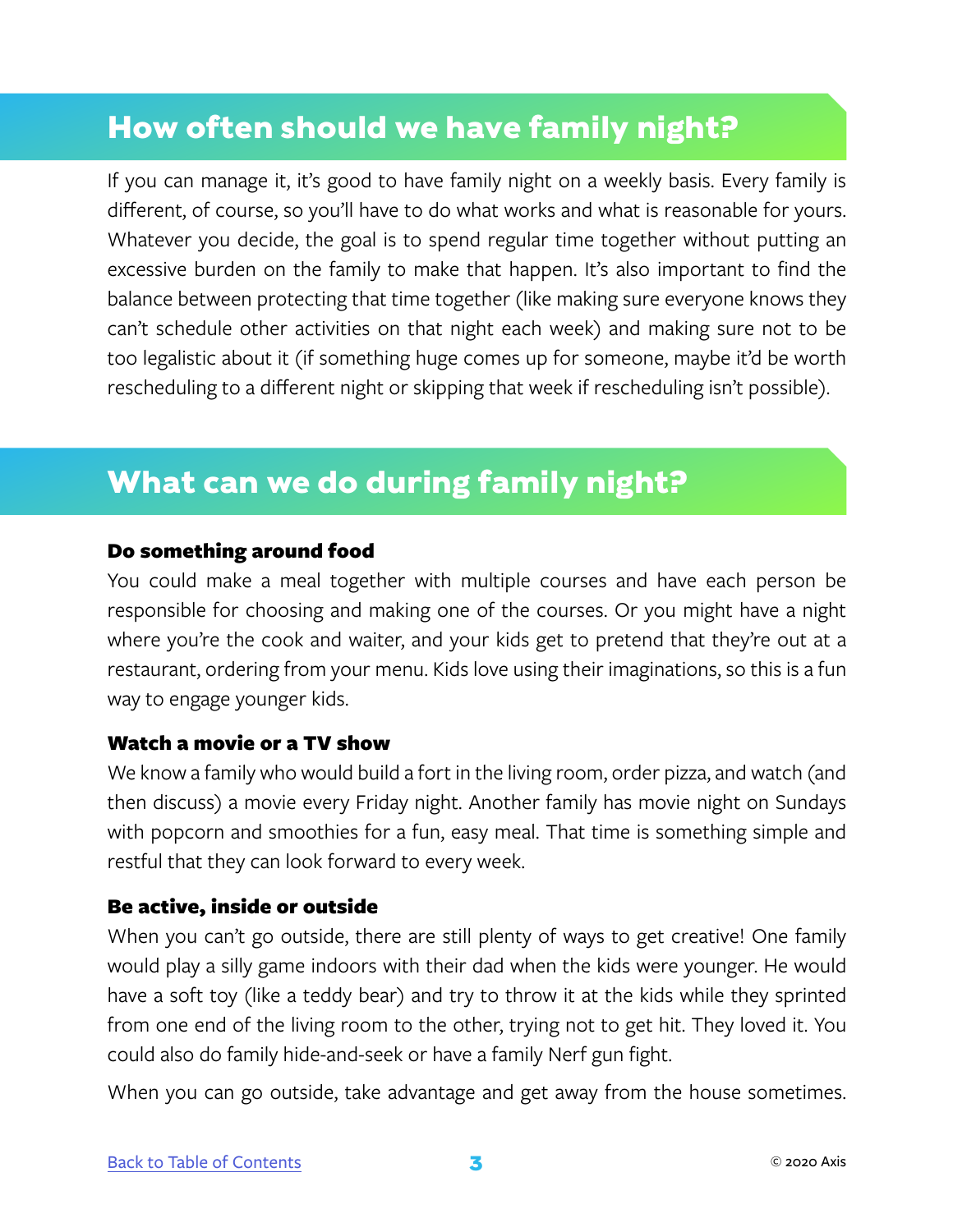One family would take walks to a nearby park and play Frisbee or Frisbee golf, go on walks in the woods, or go on bike rides.

#### Get creative and spontaneous

We know a family who would collect change in a jar throughout the day. Every three months or so when the jar was full, they all went to the grocery store and used that money for fun purchases only—nothing useful. One time, the dad bought toy race cars, the daughter got a bunch of chocolate, and the mom found some unusually flavored Lays chips.

One couple made a tradition of [taking their kids on "surprise rides."](https://www.imom.com/why-having-fun-with-family-is-important/#.W3dEmC_Mzow) Whenever they spontaneously yelled "surprise ride," the kids would rush to get into the car. They wouldn't know where they were going, only that they were about to do something fun, like go out to a movie or get ice cream. Not only was the activity fun, but the spontaneity and anticipation of the trip made it even more exciting.

#### Incorporate a get-to-know-you question

At some point during family night, have everyone answer an icebreaker-type question. You could ask what people's favorite colors or animals are, or where they would go if they could go anywhere in the world. You never know what you might learn (since it's easy to assume we know everything about the people we live with and yet never talk about our hopes, dreams, aspirations, quirks, etc.)!

#### Splurge now and then

You probably want to keep family time inexpensive, but once in awhile, it's worth doing something that costs a little more and is different, like going to a trampoline park, batting cage, adventure park, or other local attraction.

#### Bring other people into your family time

Do something with another family, your neighbors, or your kids' friends occasionally. If you don't know your neighbors, you could bake something and give it to them, using the opportunity to introduce yourselves.

#### Let your kids choose what to do

Take turns with who gets to pick the family activity. This is a great way to give your kids ownership over your time together.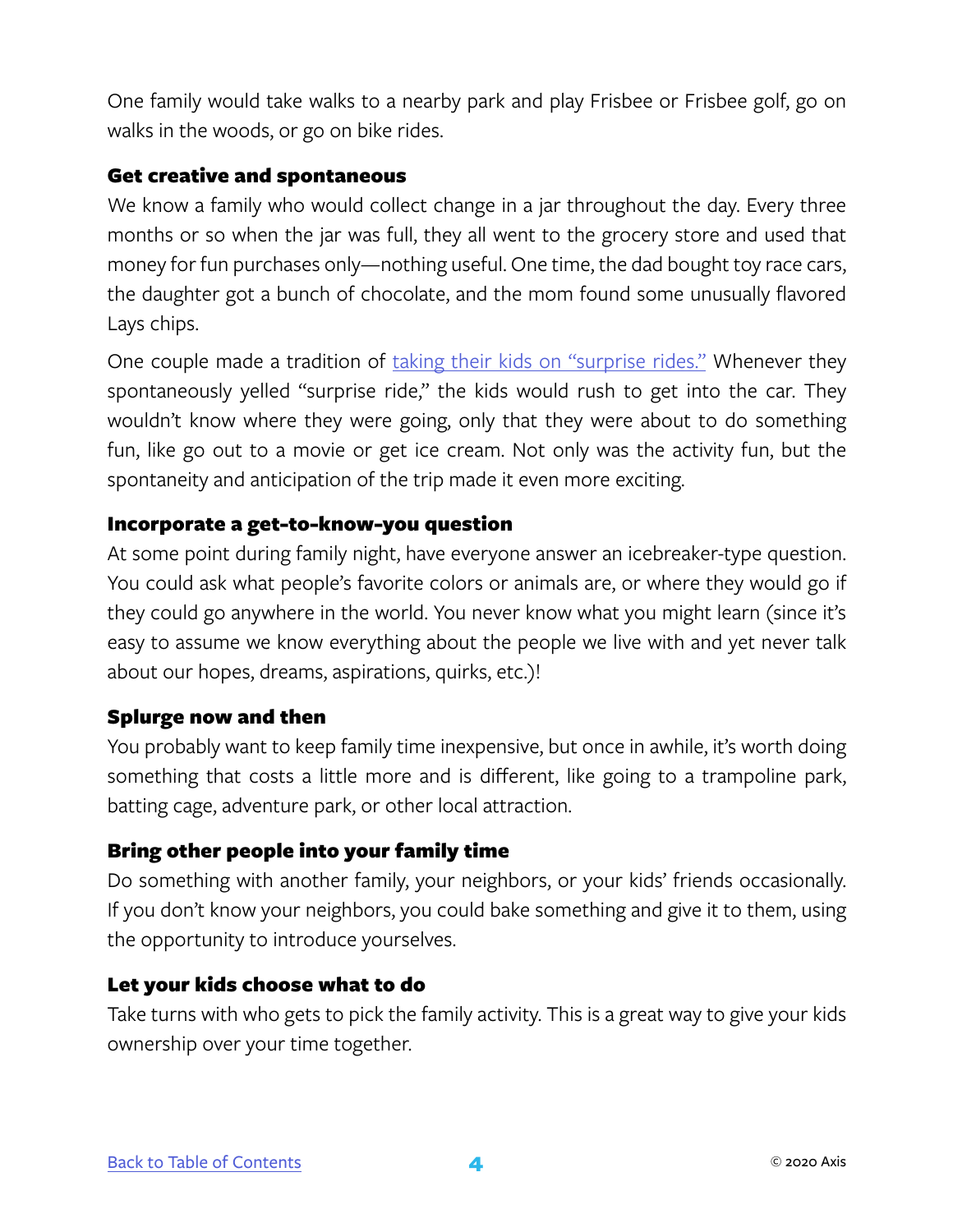#### Guard your time

Set boundaries on your family time—like no devices. Do the cell phone stack, where you all put your devices on silent in a pile. The rule is that no one can check them during family time. You might also set boundaries for what you do and don't talk about, like only being encouraging and saving other deep/hard conversations for another time so that family is always something everyone looks forward to.

#### More ideas:

- Play board or card games.
- Have a [campfire cookout](https://entertainment.howstuffworks.com/leisure/traditional-games/5-fun-family-night-ideas3.htm) in the backyard.
- Play music together one night.
- Have a craft night.
- Read a book aloud together.
- Sit outside as the sun sets and identify the unique sounds you hear as night comes on.
- Create and film your own movie.
- Have a cooking competition.
- Have a painting night.
- Choose an experience [none of you have ever done before](https://modernparentsmessykids.com/planning-family-night-kids-ages/) and do it together.
- Camp out in the back yard or on the back porch.
- Go for pajama walks—get the kids ready for bed and then go on a walk together.
- If there's an eclipse or meteor shower that's supposed to happen, watch it together as a family.
- [Give each person a few dollars,](https://modernparentsmessykids.com/planning-family-night-kids-ages/) exchange names, go to the mall, and buy gifts for the person whose name you drew. Then grab a small snack at the food court and exchange your gifts.
- Go to a local sports game or theater performance.

Keep in mind that while we want to offer you plenty of creative ideas, there's nothing wrong with choosing something simple and doing the same activity every week. After all, you want your time together to be restful and fun. If you're constantly feeling pressure to do something amazing and complicated, you'll likely end up putting an unnecessary burden on all of you.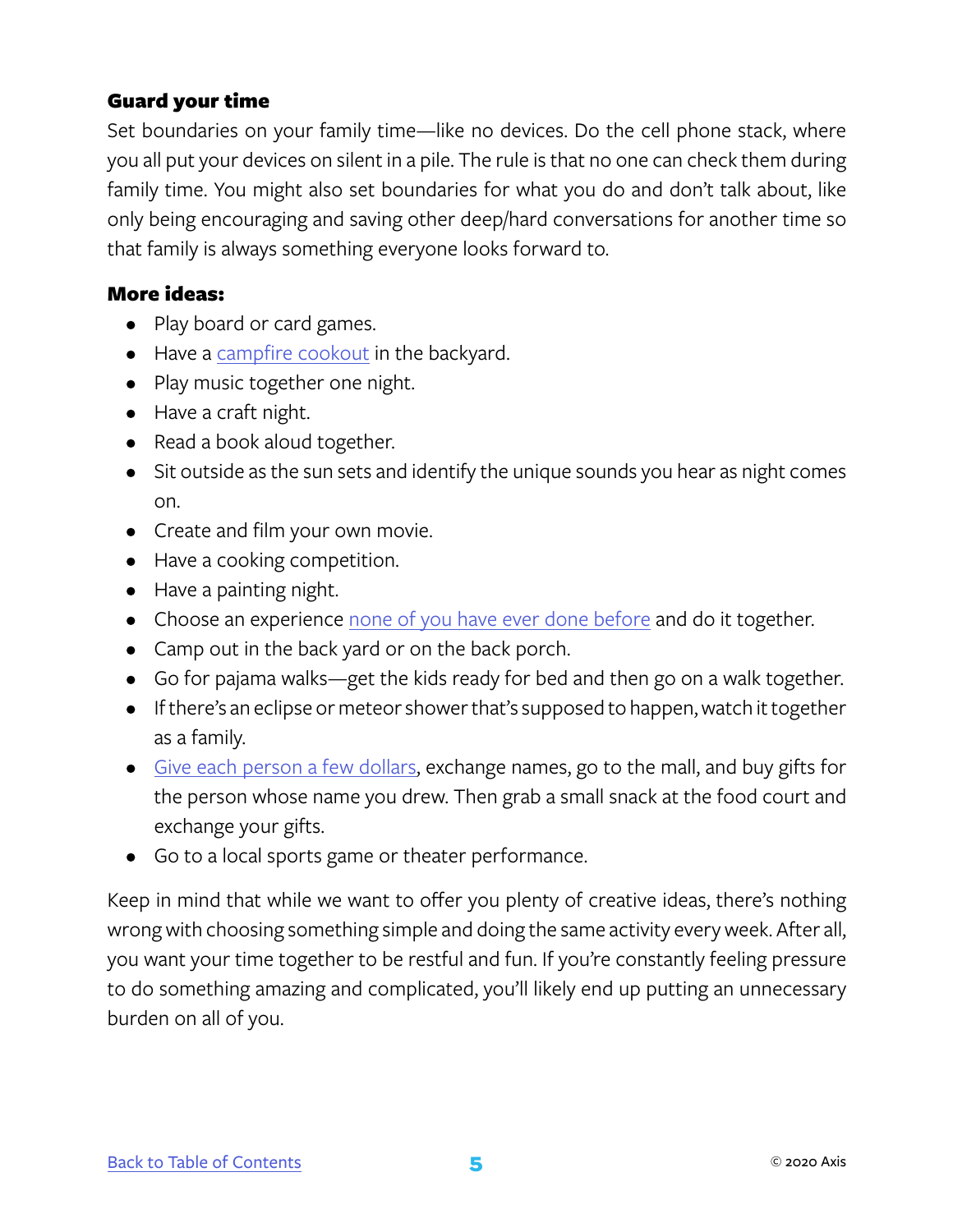## <span id="page-7-0"></span>**Anything else to include?**

It's healthy for families to have fun together, but it's not a bad idea to have "family meetings" now and then. You can address any issues you need to, tell your kids about new family policies, and check in on how people feel about how the family is structured.

Consider spending some of your time together doing a family service project. One friend of ours says that in her hometown there was a ministry where people could volunteer to organize and drop off groceries for people in need. What a great activity to do as a whole family! You could also volunteer to serve a meal together at a homeless shelter. If your kids are old enough and you feel safe doing so, you could take them to talk to homeless people in your town and use the opportunity to teach your kids how to pray with and share the Gospel with others.

Doing a service project together shapes your family identity, but goes beyond that as well. It gives your kids a vision for making a difference in other people's lives and helps them build a habit of serving others.

### **How can I make it a smooth experience?**

Family time definitely comes with its challenges, and it might help you to keep a few tips in mind. Try to [take your audience into account](https://modernparentsmessykids.com/planning-family-night-kids-ages/). If you're doing a lot of activities that are aimed at young kids, your teens probably won't want to participate—and not just because they're acting like "typical" teenagers. As your kids age, it's important to do things that are compelling to them. If your kids' ages cover a wide range, getting your teens on board with helping you plan the evening could make them more willing to do things their younger siblings will enjoy.

If something always goes wrong in a certain scenario, figure out why it's going wrong and strategize for how to resolve the problem. For example, if you're always spending 30 minutes trying to agree on what movie to watch, take turns choosing. Or try this family's strategy: Have everyone pick a few movies they're interested in watching. Then put the DVDs in a pile (if you're considering movies online, you could always write the titles in a list and then cross them out). Each person then takes turns eliminating one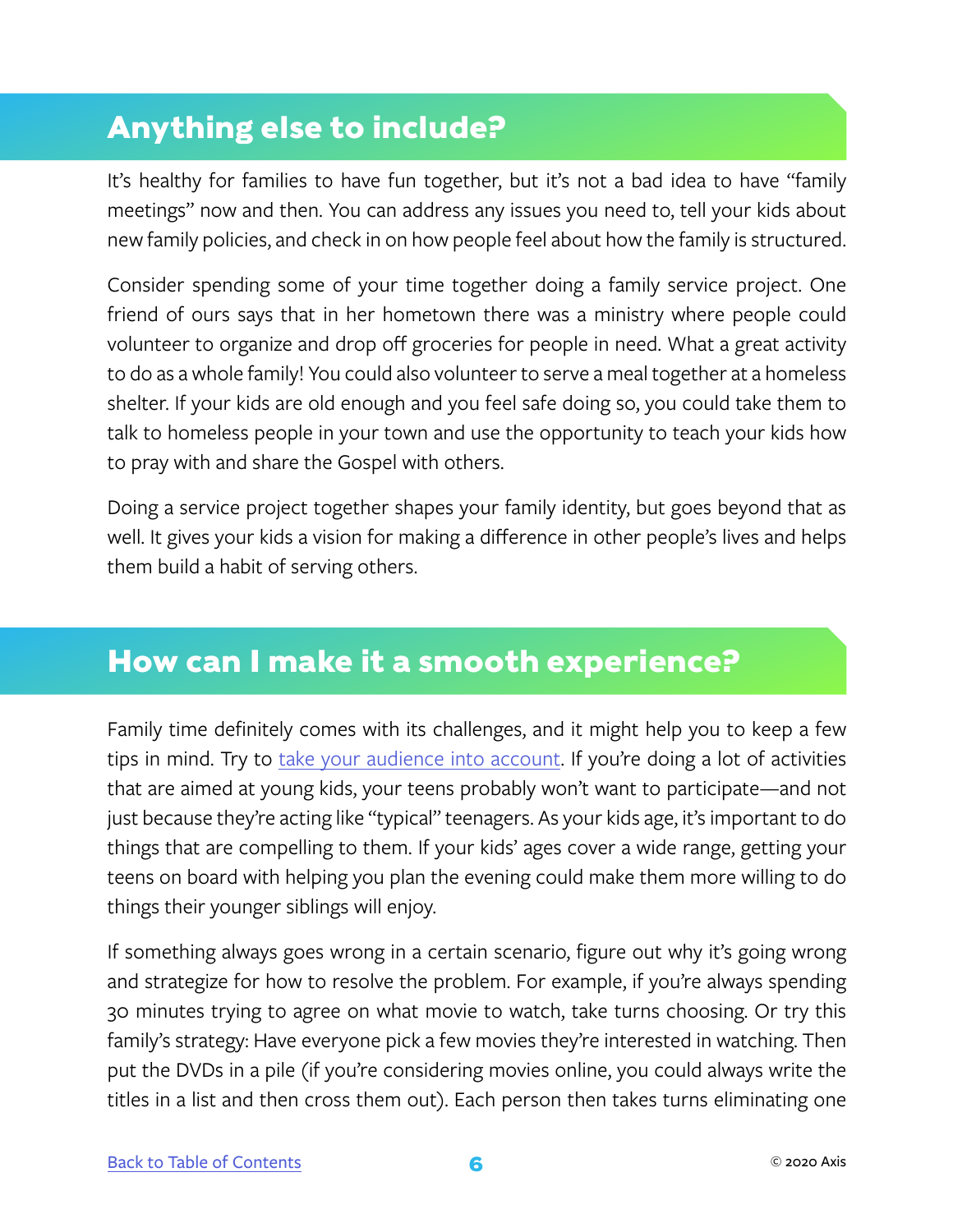<span id="page-8-0"></span>movie from the pile. They can get rid of any movie they want. Whichever movie is left at the end will be the one you'll watch. With this method, everyone in the group has some ownership over the movie you end up watching.

## **What if it goes poorly?**

One woman's family is pretty argumentative. Growing up, it would usually be a toss up between whether they'd have an awesome time together or whether someone would get so angry and upset that the night would be completely ruined. One time they decided to play the board game Risk (players make and break alliances with each other while trying to conquer the world). She, her siblings, and her parents got so mad at each other because they were so competitive that the dad decided they would never play Risk again.

It's good that the dad wanted to avoid fighting, but it probably would have been better if the family could have eventually learned how to handle their conflict, instead of avoiding it. That being said, there are times when it's better simply to avoid scenarios where you know conflict will arise. You could pick an activity that is more team-oriented, instead of competitive.

Never forget the power of prayer. Possibly the most important advice we give in any of our guides is encouraging parents to pray. Ask God to use your family time to strengthen your bonds with each other and accomplish His will in your lives.

## **Any tips for making it a lasting habit?**

Adding *anything* to our schedules is always a battle. Often, unless it's mandatory, we tend not to give it enough priority to make it stick. (Which is why so many people find it hard to stick to a regular exercise routine…) But it *is* possible to make it happen. We might just need to approach it differently.

We think the advice given in an email sent on August 29, 2018 by Jon Acuff, author of [multiple books](https://acuff.me/books/) including *Finish: Give Yourself the Gift of Done*, is so timely: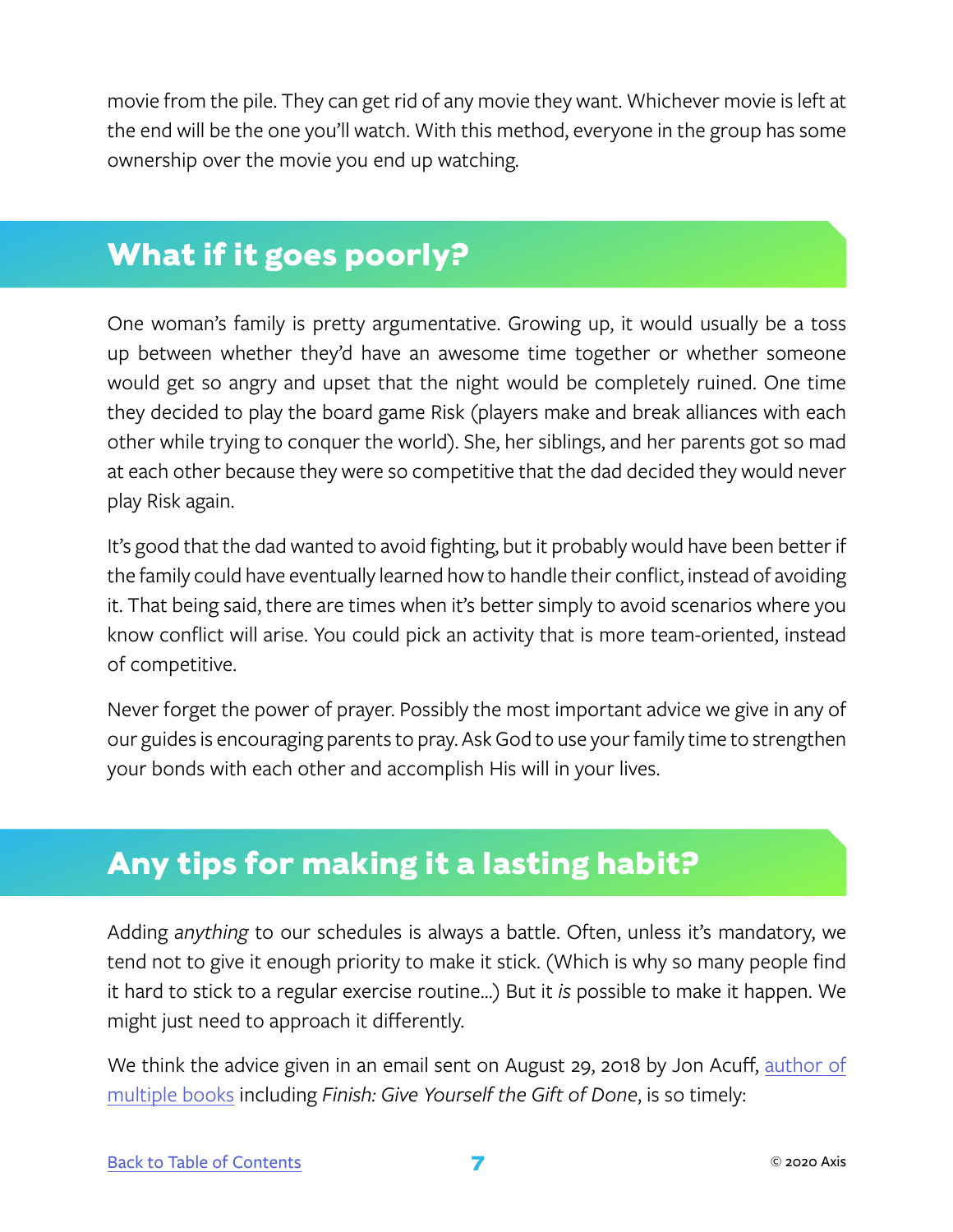<span id="page-9-0"></span>When it comes to our families or our friends, we tend to hope that things will *just work out. How often do you set up monthly goals for your life outside of work? How often do you track dates with your spouse? How often do you make sure you're reaching out to friends? How often do you keep a checklist for your exercise program?*

Just like it's hard to go from never exercising one week to exercising 5 or 6 days a week the next, it's difficult to go from never having set family time one week to committing one night each week the next. In fact, it may be even harder to do that than to commit to exercising because family night involves changing multiple people's habits, not just one person's. And it's even harder to make it happen if we don't track it.

Most experts agree that it's smart to set goals, then choose reasonable methods and increments for accomplishing that goal. So if your goal is to have family night one day a week, set a date in the future when you'd like to accomplish that goal. Then slowly work your way up to it and track your progress. Start with once per month for a couple months, then try every other week, then eventually get to one night per week. If you slowly work your way up to it, it won't feel like such a disruption and it'll get easier and easier to incorporate more often.

And if you don't achieve it by the set date or you miss a day every now and then, don't consider it a failure! Instead, use it as a chance to learn and reassess. Take time to analyze why you didn't make it by the prescribed date and then make relevant adjustments to your approach. Or, if you missed a day or two, figure out why. If it was because of something worthwhile, great! It means you had goals, but you were flexible enough to accommodate life as it happened. If it was because you forgot or didn't prioritize it enough, then take time to set new goals that address the issues and go from there. Whether it's exercise, relationships, family nights, or even our time with God, we build our habits through consistency and intentionality over time more than through being perfect.

## **Final thoughts**

Whatever your struggles, don't give up on family night. Despite the apathetic attitudes they had when they were younger, many people we talked to are thankful for the work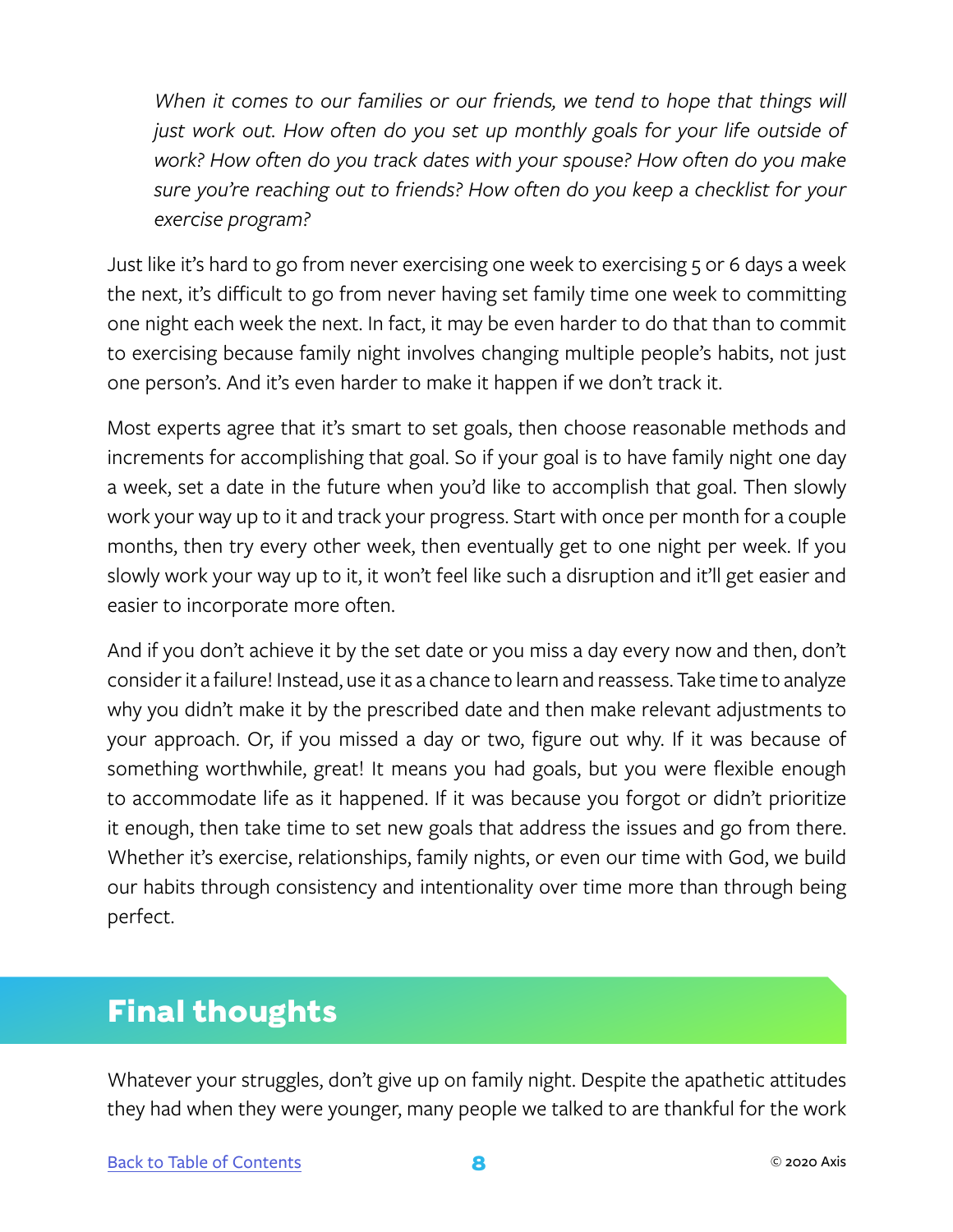<span id="page-10-0"></span>their parents put in to cultivating their family time. Even if you see no return on your investment right now, your efforts will likely bear fruit in the years to come. Keep up the good work!

## **Related Axis Resources**

- *• [The Culture Translator](http://axis.org/ct)*, a **free** weekly email that offers biblical insight on all things teen-related
- [A Parent's Guide to](https://axis.org/product/membership-product-for-ordinary-time/) Ordinary Time
- [A Parent's Guide to](https://axis.org/product/membership-product-for-sabbath-rest/) Sabbath & Rest
- Check out [axis.org](https://axis.org) for even more resources!
- If you'd like access to all of our digital resources, both current and yet to come, for one low yearly or monthly fee, check out the [All Axis Pass](https://axis.org/aap)!

## **Additional Resources**

- ["MPMK Gift Guide: Top Picks for Family Game Night](https://modernparentsmessykids.com/gift-guide-2013-top-picks-for-family-game-night)," Modern Parents Messy Kids
- ["50 essential winter activities for the whole family,](https://www.todaysparent.com/family/activities/50-essential-winter-activities/#gallery/50-essential-winter-activities-for-the-whole-family/0)" Today's Parent
- ["Family Playtime: Great Ideas for Indoor and Outdoor Play this Summer!"](https://modernparentsmessykids.com/family-summer-play-ideas/#more-12646) Modern Parents Messy Kids
- ["How to Get Your Family Active,](http://www.heart.org/en/healthy-living/fitness/getting-active/how-to-get-your-family-active)" American Heart Association
- ["10 Kid-Friendly Volunteer Service Projects,](http://www.pointsoflight.org/blog/2013/03/26/10-kid-friendly-volunteer-service-projects)" Points of Light
- ["25 service ideas for families with kids,](https://www.famifi.com/19763/25-service-ideas-for-families-with-kids)" Famifi

### **Support Axis to get more resources like this!**

Thanks so much for purchasing this Parent Guide from Axis! As a  $501(c)(3)$  nonprofit ministry, Axis invests all proceeds from your purchases back into the creation of more quality content like this. By purchasing this and [other content](https://axis.org) from Axis, you support our ministry, allowing us to come alongside you in your parenting and/or discipleship journey.

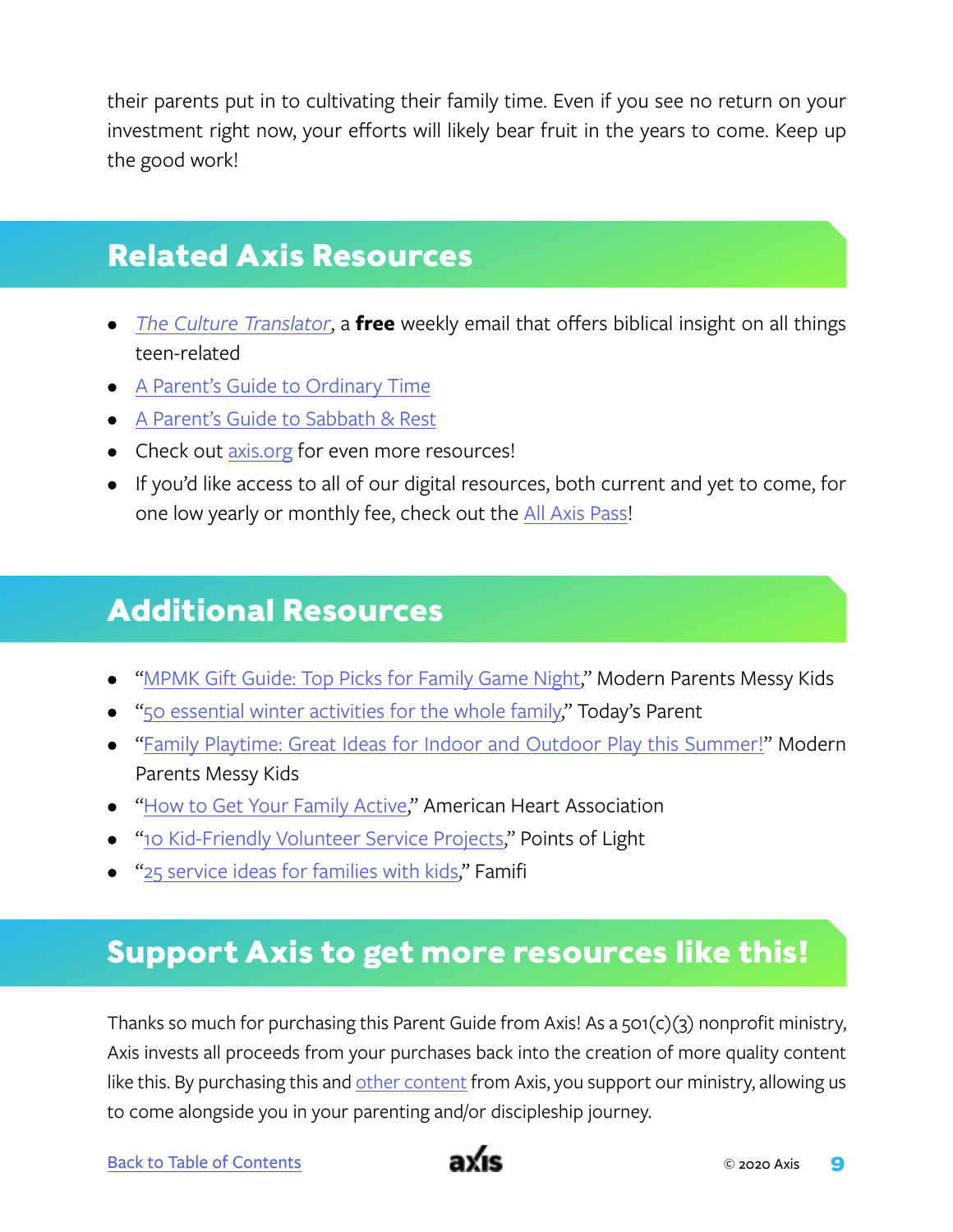## <span id="page-11-0"></span>FAMILY NIGHT A Parent's Guide to

## **Recap**

- Family time can be hard, but the family is foundational to people's identities and well-being.
- It's important to find ways to connect on a daily basis.
- Family night looks different for everyone. Find something restful you can regularly do, but don't be afraid to switch up your routine!
- Make time for family service projects and, if necessary, family meetings.
- You can be strategic in lessening the probability of tension and fighting during family night. But when people do fight, don't let that discourage you from spending time together in the future. Sometimes, consistency is better at showing your love for your kids than making each interaction perfect or memorable.

**Hint: Screen shot or print this page to refer back to later!**